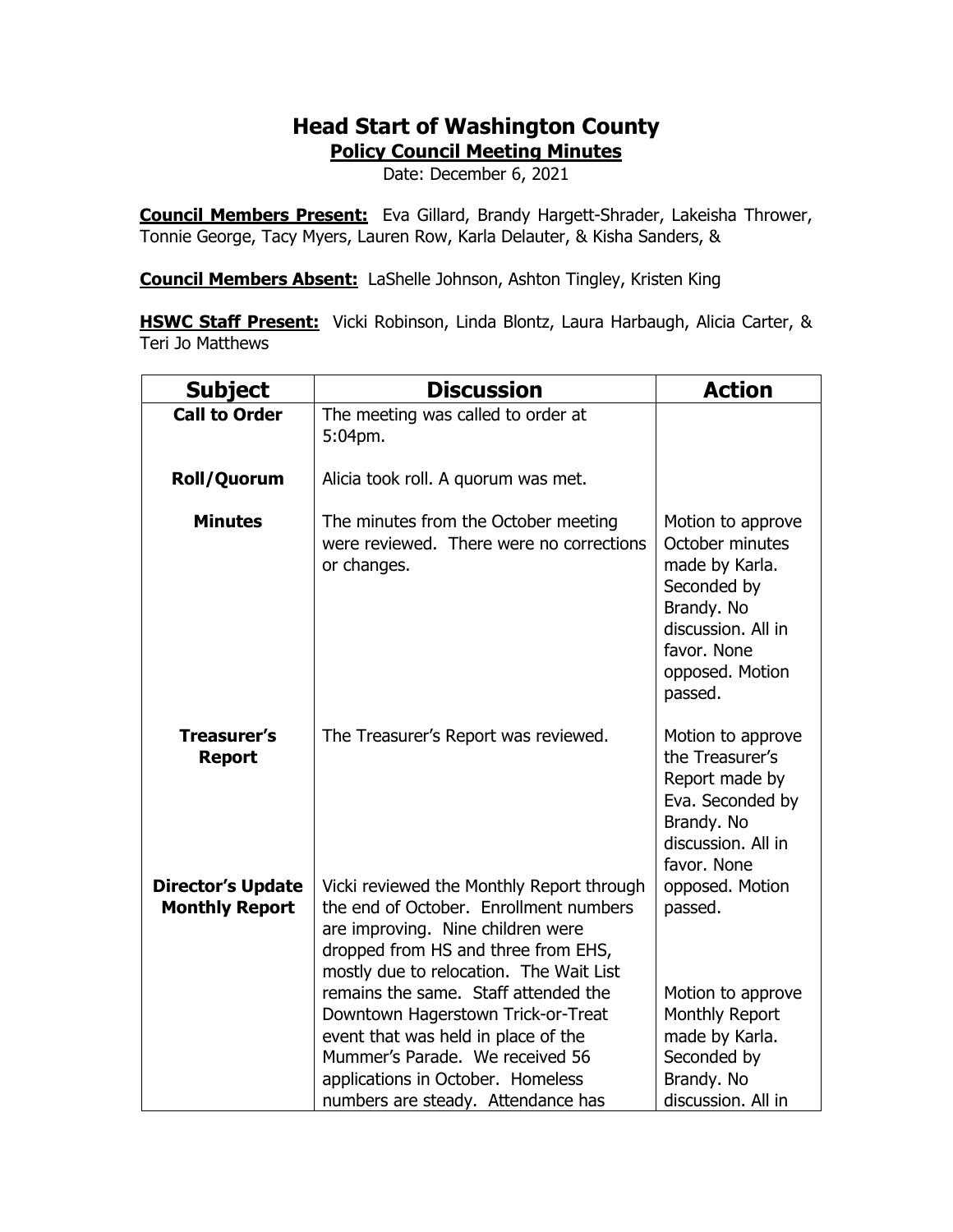|                                        | dropped a little bit as we are seeing the<br>onset of the regular Fall/Winter sickness                                                                                                                                                                                                                                                                                                                                                                                                                                                                                                                                                                                                        | favor. None<br>opposed. Motion                                                                                                                               |
|----------------------------------------|-----------------------------------------------------------------------------------------------------------------------------------------------------------------------------------------------------------------------------------------------------------------------------------------------------------------------------------------------------------------------------------------------------------------------------------------------------------------------------------------------------------------------------------------------------------------------------------------------------------------------------------------------------------------------------------------------|--------------------------------------------------------------------------------------------------------------------------------------------------------------|
|                                        | season.                                                                                                                                                                                                                                                                                                                                                                                                                                                                                                                                                                                                                                                                                       | passed.                                                                                                                                                      |
| <b>Finance Reports</b>                 | Vicki reviewed the Financial Reports.<br>- HS/EHS Budget through the end of<br>October. In-Kind is 4.6% under budget<br>due to COVID and the inability to have<br>volunteers in buildings. We will discuss<br>this more in January as well as make a<br>waiver request.<br>- CRRSA Funds - Remains the same as<br>last month as these funds are for the<br>Summer Program.<br>- ARP Funds - We have only used a small<br>amount of these funds for items such as<br>temperature taker salaries, PPE, &<br>supplies. There are renovations we would<br>like to consider in the new year.                                                                                                       | Motion to approve<br>the Financial<br>Reports made by<br>Lakeisha.<br>Seconded by Eva.<br>No discussion. All<br>in favor. None<br>opposed. Motion<br>passed. |
|                                        | Vicki discussed offering retention awards<br>for staff using a combination of end of<br>fiscal year and ARP funds. All staff will<br>receive \$500 - \$2,000, depending on years<br>of services and employment status.                                                                                                                                                                                                                                                                                                                                                                                                                                                                        | Motion to approve<br>the Retention<br>Awards made by<br>Karla. Seconded by<br>Tacy. No                                                                       |
| <b>Head Start</b><br><b>Happenings</b> | Alicia said all classes will be closed on<br>12/17, as well as for Winter Break 12/23-<br>$1/2$ . The BOD meeting is $12/13$ .                                                                                                                                                                                                                                                                                                                                                                                                                                                                                                                                                                | discussion. All in<br>favor. None<br>opposed. Motion<br>passed.                                                                                              |
| <b>Vaccine Mandate</b>                 | Vicki shared the latest update on the<br>vaccine/mask mandate released by the<br>Office of Head Start on 11/30. There is a<br>mask mandate for everyone 2 years old<br>and up in all centers, effective<br>immediately. HSWC has been doing this<br>all along but that is not the case with<br>many other HS programs. The vaccine<br>mandate is for all staff, certain contractors<br>in contact with children, and volunteers<br>working with children. Everyone must be<br>fully vaccinated or have an approved<br>exemption. The latter will have to test<br>and submit results weekly. We have been<br>and will continue to offer on site<br>vaccination clinics for our staff to assist |                                                                                                                                                              |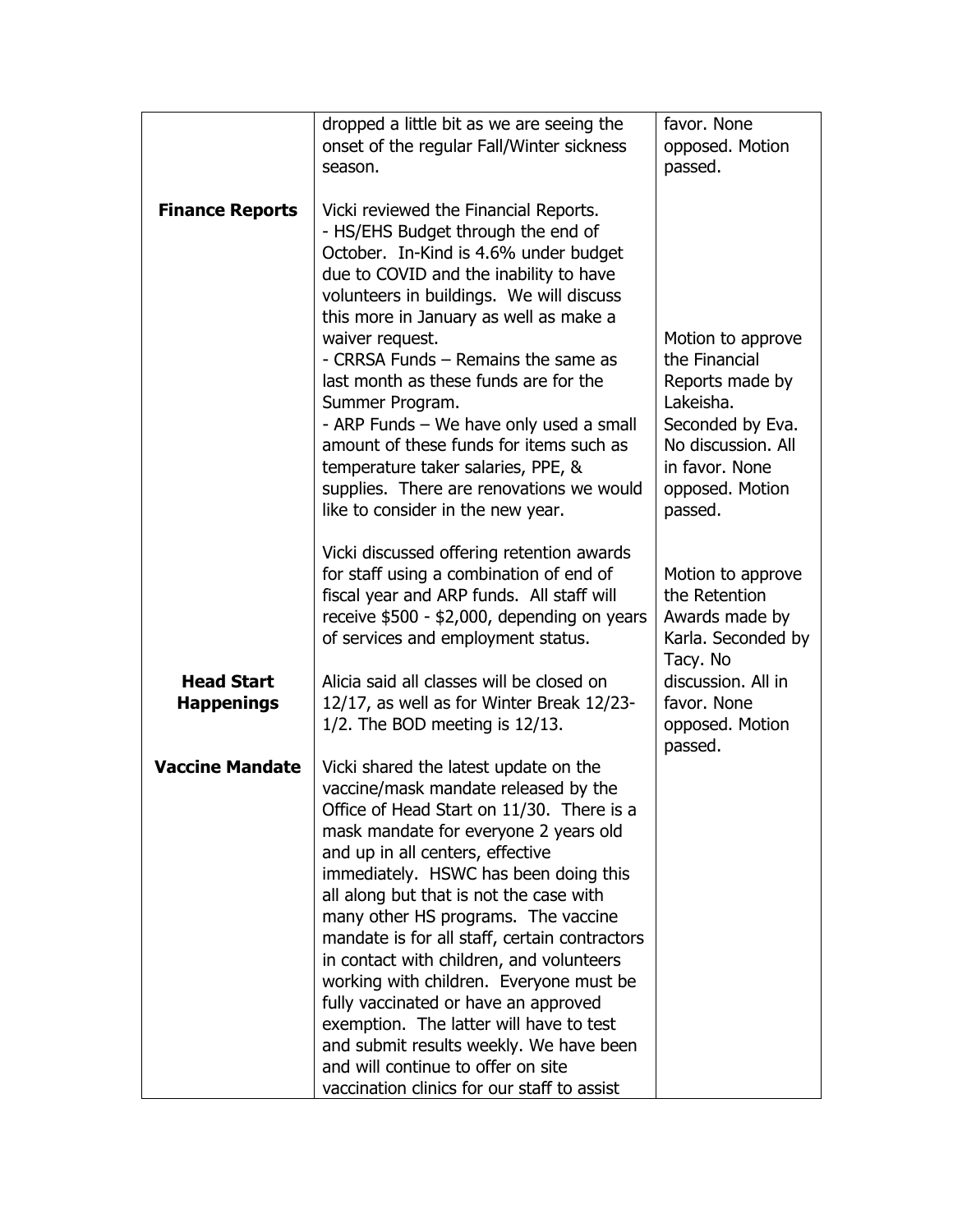|                                       | them in meeting this regulation. Vicki will                            |  |
|---------------------------------------|------------------------------------------------------------------------|--|
|                                       | be reaching out to staff who are                                       |  |
|                                       | unvaccinated in an effort to hear their                                |  |
|                                       | intentions and be able to plan for resulting                           |  |
|                                       | vacancies. We currently have about 69%                                 |  |
|                                       | staff fully vaccinated. We are hoping to                               |  |
|                                       | be at 75-80% by January. Vicki & Linda                                 |  |
|                                       | will review all medical and religious                                  |  |
|                                       | exemptions. The Vaccination Policy has                                 |  |
|                                       | been shared with all staff along with why                              |  |
|                                       | it is being done, who it applies to, how to                            |  |
|                                       | get vaccinated, paid time to do so, & the                              |  |
|                                       | mask mandate regardless of vaccination                                 |  |
|                                       | status. The vaccine mandate deadline is                                |  |
|                                       | 1/31/22. Staff must be fully vaccinated                                |  |
|                                       | and receive their second shot by 1/31/22.                              |  |
|                                       | HSWC must also have their proof of                                     |  |
|                                       | vaccination on file. We must receive                                   |  |
|                                       | exemption requests by 1/7/22. We are                                   |  |
|                                       | working closely with all staff and hoping to                           |  |
|                                       | only lose a few to the mandate.                                        |  |
|                                       | Depending on who they are, we may have                                 |  |
|                                       | to close a classroom or pause a bus route                              |  |
|                                       | temporarily.                                                           |  |
| <b>New Business</b>                   |                                                                        |  |
| Curriculum/<br><b>Assessment Tool</b> | Laura spoke about the curriculum and<br>assessment tools used in HSWC. |  |
|                                       | Performance Standards are rules programs                               |  |
|                                       | are required to meet. Center-based                                     |  |
|                                       | programs must use research-based early                                 |  |
|                                       | childhood curricula. They must be                                      |  |
|                                       | developmentally appropriate and aligned                                |  |
|                                       | to HS Early Learning Outcomes                                          |  |
|                                       | framework. The curriculums used at                                     |  |
|                                       | HSWC include: Creative Curriculum in                                   |  |
|                                       | EHS and Creative Curriculum (the kit) in                               |  |
|                                       | seven HS classrooms, Children Study Their                              |  |
|                                       | World & Children Explore Their World.                                  |  |
|                                       | We conduct standardized & structured                                   |  |
|                                       | child assessments. They must be                                        |  |
|                                       | observation-based and we share the                                     |  |
|                                       | information with parents. We use                                       |  |
|                                       | conferences and final Home Visits for this.                            |  |
|                                       | We are also required to analyze and                                    |  |
|                                       | aggregate the data three times a year.                                 |  |